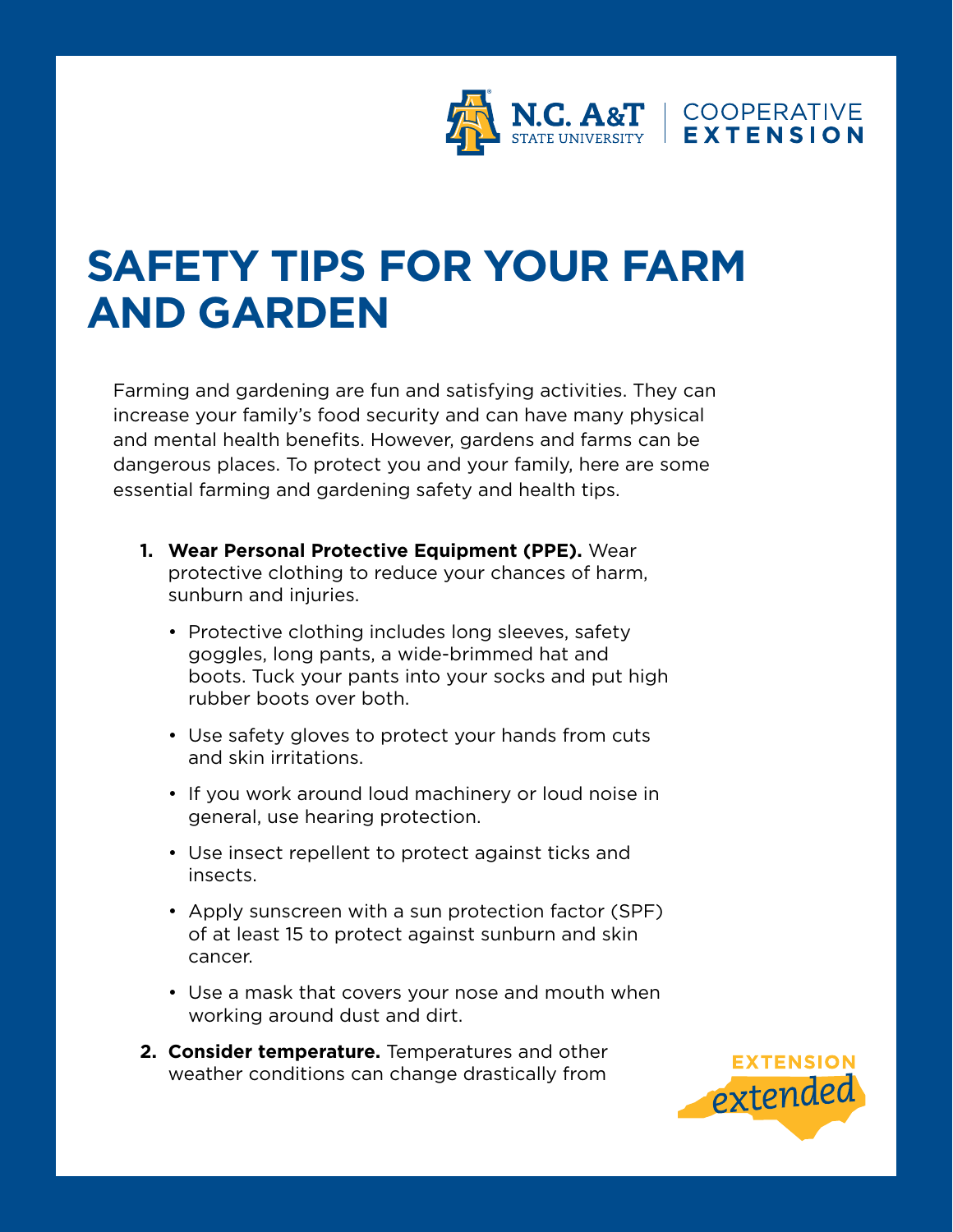morning to afternoon. Check the temperature and weather for the day, and then plan your day. Decide how long can you tolerate being outside.

- Try to do your job in the shade.
- Drink plenty of water.
- Leave the workplace if you have any signs of illness, such as a bad headache, dizziness or nausea.
- Always eat healthy food to recover your energy.
- Bring proper rain gear.
- Follow severe weather protocols immediately if the weather turns bad.
- **3. Warm up.** Farming and gardening involve a lot of physical labor. This can be hard on your body. It is important to first warm up and stretch your muscles. This will help prevent injuries.
- **4. Choose tools wisely.** The tools you use can help reduce the amount of stress you put on your body. Choose ergonomic tools that minimize this stress. Keep sharp tools away from children and animals. Keep electrical cords, ropes and hoses out of walkways.
- **5. Focus on your posture.** Chores on a farm often include a lot of bending and kneeling. Heavy jobs can cause injuries if not conducted properly with the right posture. Take the time to ensure you maintain the right posture. You should never feel uncomfortable. Instead of bending over, kneel using knee pads when possible. Avoid "solo" jobs that involve very heavy lifting. When possible, use equipment to do the heavy lifting or have another person help you.
- **6. Drink water often.** Drinking water is critical to your health and productivity. As the days get longer and hotter, you are at increased risk for dehydration.